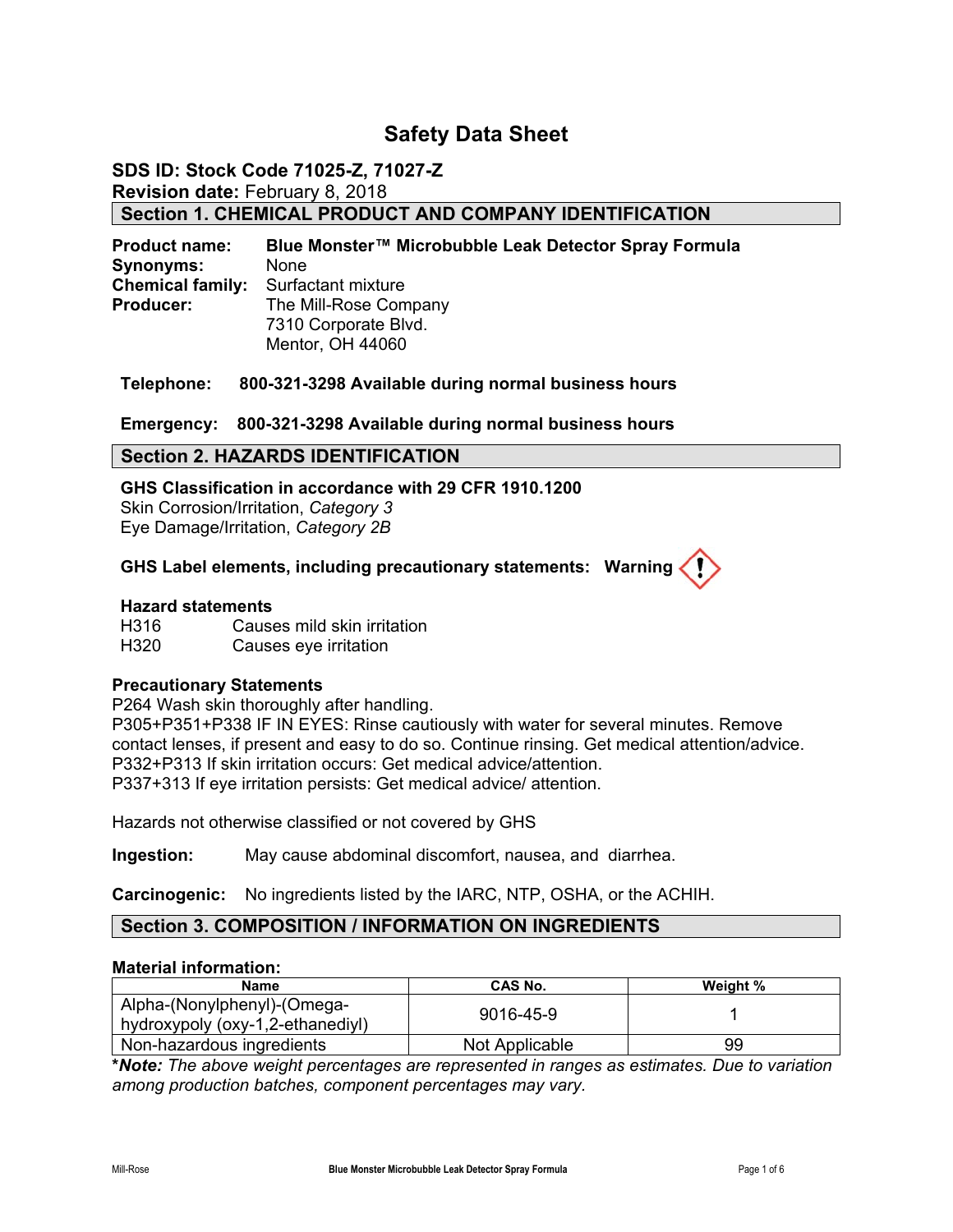# **Section 4. FIRST AID MEASURES**

**General Advice:** Consult a physician. Show this safety data sheet to the doctor in attendance. Move out of the dangerous area.

- **Inhalation:** Move exposed persons to fresh air. If the person is not breathing or breathing is irregular, provide artificial respiration or oxygen by trained personnel. Consult a physician.
- **Skin contact:** Wash affected skin with soap and water. Get medical attention if symptoms occur. Wash contaminated clothing before reuse.
- **Ingestion:** Do not induce vomiting, unless instructed to do so by a physician or poison control center. Never give anything by mouth to an unconscious person. If conscious and alert, rinse the mouth with water. Consult a physician.
- **Eye contact:** Check for and remove any contact lenses, if easy to do so. If eye irritation persists, consult physician after flushing eyes with tepid water for 15 minutes.

#### **Section 5. FIREFIGHTING MEASURES**

| <b>Suitable</b><br>extinguishing<br>media: | Use extinguishing measures that are suitable to local circumstances<br>and the surrounding fire and environment.                                                       |
|--------------------------------------------|------------------------------------------------------------------------------------------------------------------------------------------------------------------------|
| <b>Specific hazards:</b>                   | Combustion products may include carbon oxides.                                                                                                                         |
| <b>Advice for</b><br><b>Firefighters:</b>  | Full protective equipment including self-contained breathing<br>apparatus should be used. Do not allow run-off from fire-fighting to<br>enter drains or water courses. |

|                                 |     |                                  | FIKE                                     |                           |
|---------------------------------|-----|----------------------------------|------------------------------------------|---------------------------|
|                                 |     | <b>NFPA rating: HMIS rating:</b> | R<br>E                                   | <b>Slightly Hazardous</b> |
| Health:<br><b>Flammability:</b> |     |                                  | н<br>A<br>$\sqrt{2}$<br>E<br>U<br>m<br>A | <b>Will not burn</b>      |
| Instability/reactivity: 0       |     |                                  | œ.<br>H                                  | <b>Stable</b>             |
| Other:                          | N/A | A (PPE)                          | $\mathbf{v}$                             | N/A                       |
|                                 |     |                                  | <b>SPECIAL</b>                           |                           |

FIRE

#### **Section 6. ACCIDENTAL RELEASE MEASURES Personal Precautions: Large Spill:**  Immediately contact emergency personnel. Evacuate any potentially affected area and isolate personnel from entry. Personnel must have appropriate training, per Occupational Safety and Health Administration (OSHA) 29 CFR 1910.120. Do not touch damaged containers or spilled material unless wearing appropriate protective equipment (Section 8). **Methods for Containment and Clean up**  Shut off source if possible and if safe. Prevent entry into waterways and sewers. Advise applicable authorities if material has entered sewers or water courses.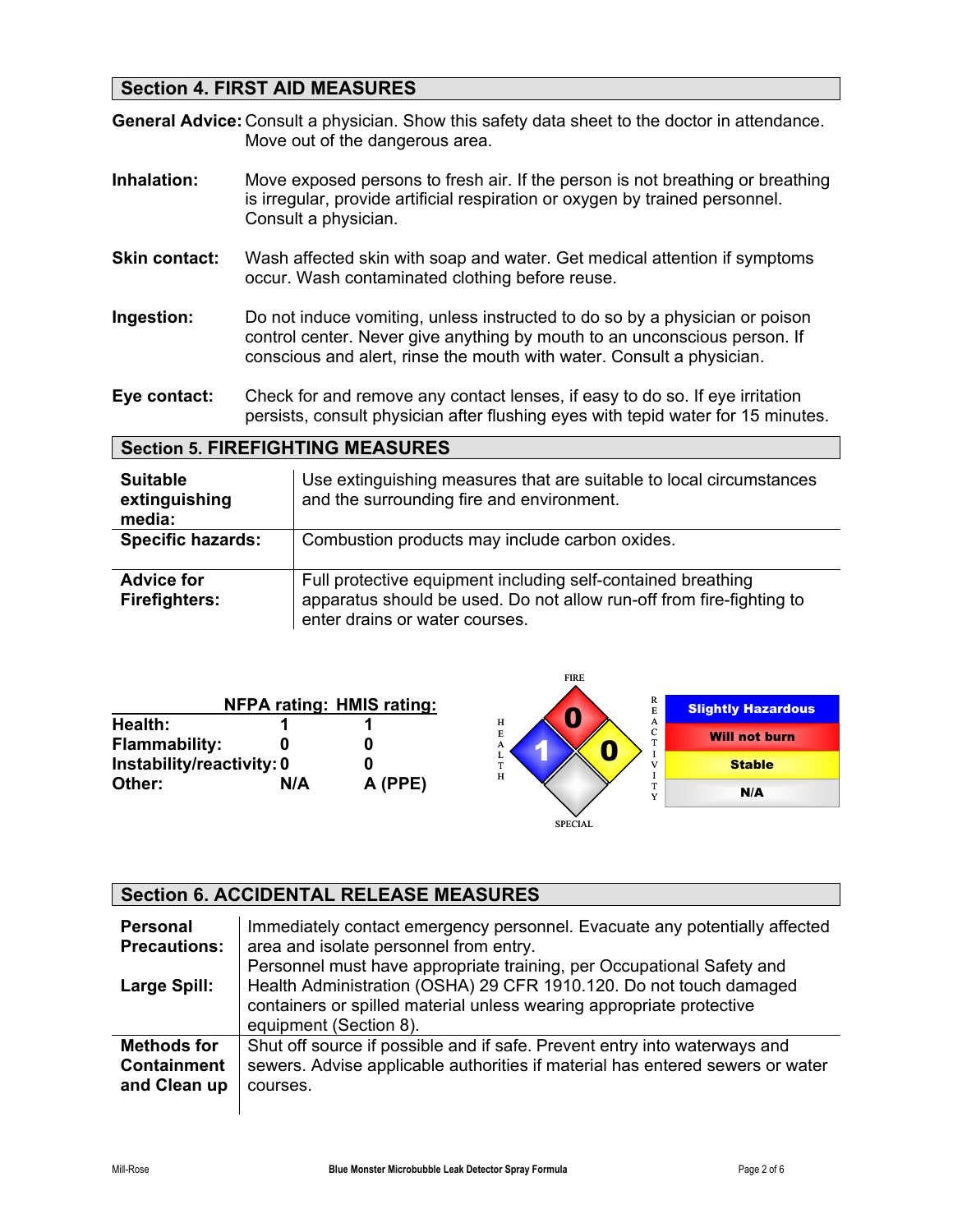# **Section 7. HANDLING AND STORAGE**

| Handling: | Avoid breathing vapors. Avoid contact with eyes, skin, or clothing. Wash<br>thoroughly with soap and water after handling.                 |
|-----------|--------------------------------------------------------------------------------------------------------------------------------------------|
| Storage:  | Keep all containers tightly closed when not in use. Do not store with<br>incompatible materials. See Section 10, Stability and Reactivity. |

# **Section 8. EXPOSURE CONTROLS / PERSONAL PROTECTION**

#### **Occupational Exposure Limits:**

| Name                                                                | CAS No.   | <b>ACGIH® TLV®</b><br><b>Exposure Limits:</b> | Federal<br><b>OSHA PELS</b> | OSHA PELs 1989 <sup>C</sup> |
|---------------------------------------------------------------------|-----------|-----------------------------------------------|-----------------------------|-----------------------------|
| Alpha-(Nonylphenyl)-<br>(Omega-hydroxypoly (oxy-<br>1,2-ethanediyl) | 9016-45-9 | None                                          | None                        | None                        |

All exposure limits listed are 8-hour time weighted average (TWA) — except where noted otherwise.

**<sup>A</sup>**Time Weighted Average (TWA) is an average exposure over the course of an 8-hour work shift. B A Short Term Exposure Limit TWA over the course of 15 minutes.

PEL — Permissible Exposure Limit is the maximum 8-hour TWA concentration of a chemical that a worker may be exposed to under Occupational Safety and Health Administration (OSHA) regulations. <sup>C</sup> Federal OSHA 1989 PELs were vacated but are in use and enforced by many state OSHA plans.

### **Engineering measures:** Handle is accordance with good industrial hygiene and safety practices. Wash hands before breaks and at the end of the workday.

## **PERSONAL PROTECTIVE EQUIPMENT**

| <b>Respiratory protection:</b> | For nuisance exposures, use type N95 (US) or type 1 (Europe<br>Union EN 143) particle/mist respirator. For higher level protection,<br>use type OV/AG/P99 (US) respirator cartridges. Use respirators<br>and components approved by NIOSH. |
|--------------------------------|--------------------------------------------------------------------------------------------------------------------------------------------------------------------------------------------------------------------------------------------|
| Skin and body protection:      | Wear impervious clothing and gloves to prevent contact. Use the<br>manufacturer's degradation and permeation data for protective<br>material selection.                                                                                    |
| Eye protection:                | Wear safety spectacles with unperforated sideshields.                                                                                                                                                                                      |
| <b>Hygiene measures:</b>       | Avoid repeated or prolonged skin exposure. Wash hands before<br>eating, drinking, smoking, or using toilet facilities. Promptly<br>remove contaminated clothing and launder before reuse.                                                  |
| <b>Other precautions:</b>      | Do not let the product enter drains.                                                                                                                                                                                                       |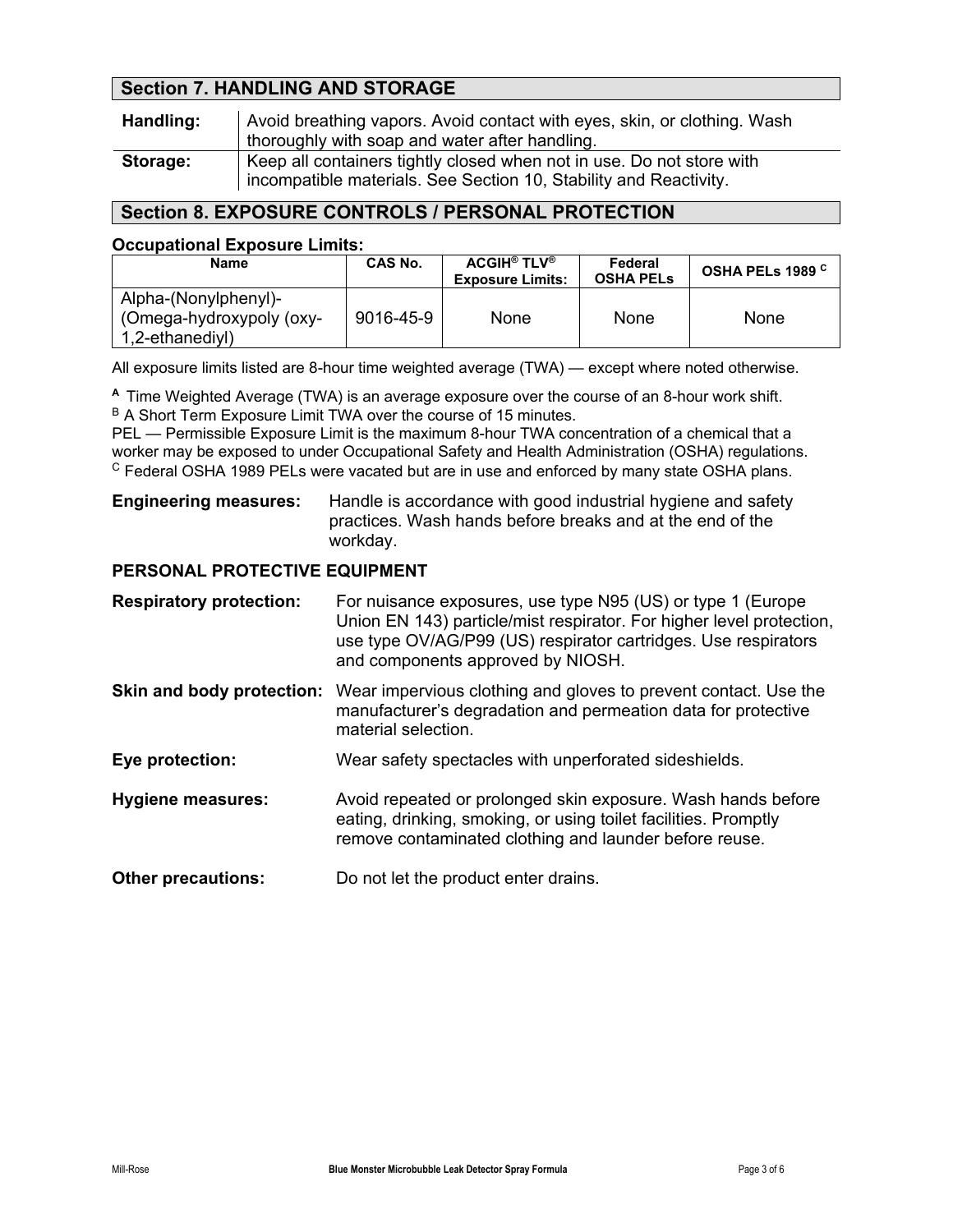# **Section 9. PHYSICAL AND CHEMICAL PROPERTIES**

| <b>Appearance:</b>                   | <b>Blue Liquid</b>        |
|--------------------------------------|---------------------------|
| Physical state (solid/liquid/gas):   | Liquid                    |
| Substance type (pure/mixture):       | <b>Mixture</b>            |
| Color:                               | <b>Blue</b>               |
| Odor:                                | None                      |
| <b>Molecular weight:</b>             | Not available             |
| pH:                                  | Not Applicable            |
| Boiling point/range (5-95%):         | 212°F, 100°C              |
| <b>Melting point/range:</b>          | 32°F, 0°C                 |
| <b>Decomposition temperature:</b>    | Not Available             |
| Specific gravity:                    | 1.01                      |
| Vapor density:                       | $(AIR = 1)$ Not available |
| Vapor pressure:                      | Not available             |
| Evaporation rate (Butyl acetate= 1): | Not available             |
| Flash point, method used:            | Not flammable             |
| <b>Water solubility:</b>             | 100%                      |
| <b>VOC Content:</b>                  | Not available             |
| Auto-ignition temperature:           | Not applicable            |
| Flammable limits in air - lower (%): | Not applicable            |
| Flammable limits in air - upper (%): | Not applicable            |

#### **Section 10. STABILITY AND REACTIVITY**

**Reactivity:** No data available **Possibly hazardous reactions:** No data available **Conditions to avoid:** No data available **Incompatible Materials:** Strong oxidizing agents.<br>**Hazardous decomposition products:** By fire, see Section 5. O

**Stability:** Stable under recommended storage conditions By fire, see Section 5. Other decomposition products: No data available

**Polymerization:** Will not occur.

## **Section 11. TOXICOLOGICAL INFORMATION**

**Acute toxicity:** Skin and eye irritation.

#### **Product information:**

| Name                  | CAS No.   | Inhalation:       | Dermal:           | Oral:             |
|-----------------------|-----------|-------------------|-------------------|-------------------|
| Alpha-(Nonylphenyl)-  |           |                   |                   |                   |
| (Omega-hydroxypoly)   | 9016-45-9 | No data available | No data available | No data available |
| $(0xy-1,2-ethanediy)$ |           |                   |                   |                   |

 $LC_{50}$  — The concentration of the chemical in air that kills 50% of the test animals in a given time (usually four hours).

**Chronic toxicity:** No component of this product, present at levels greater than or equal to 1% is identified as a probable, possible, or confirmed human carcinogen by the IARC, NTP, OSHA, and ACGIH.

**Sensitization:** Not known to cause sensitization in humans.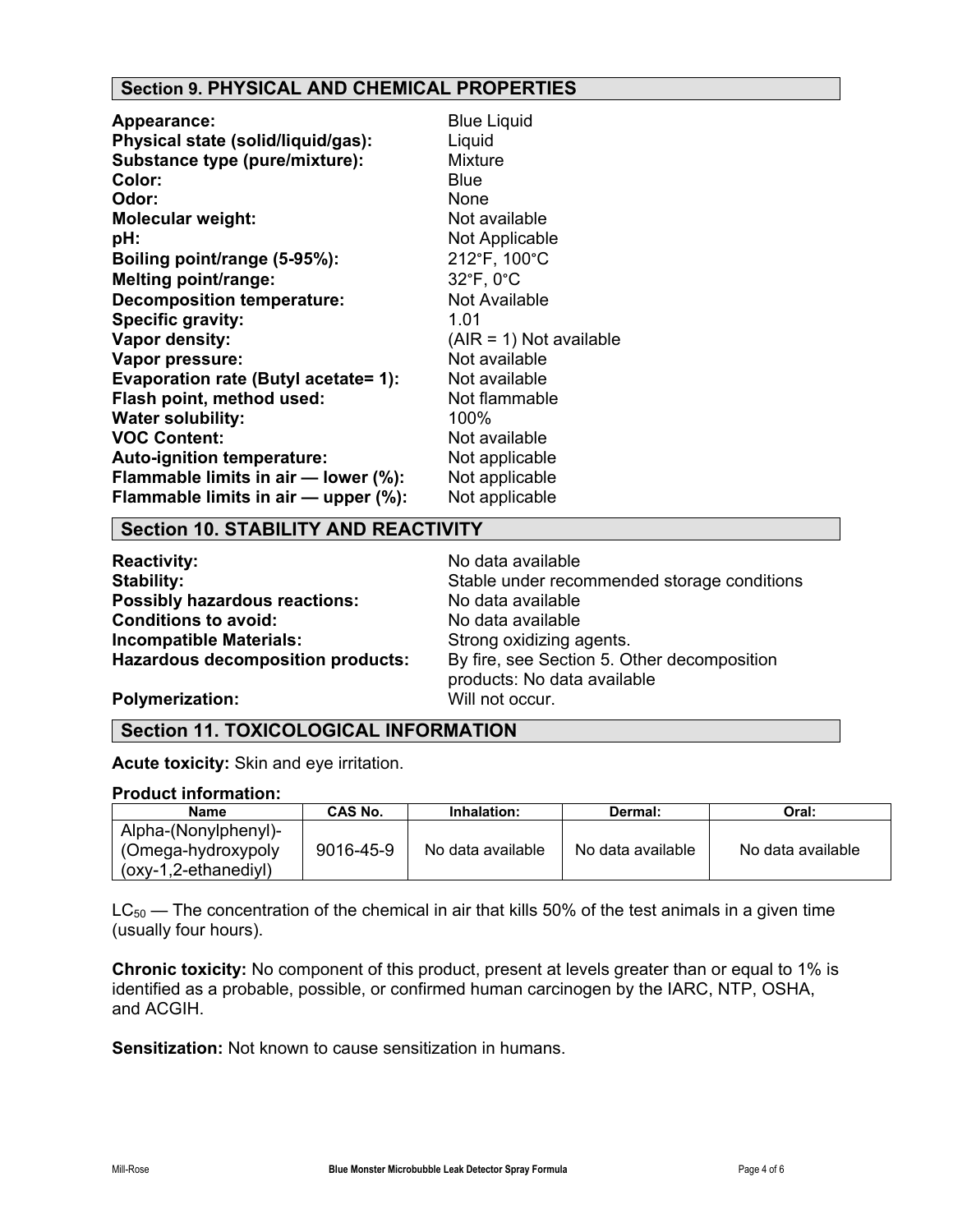## **Section 12. ECOLOGICAL INFORMATION**

**Ecotoxicity effects:** No data available.

**Persistence** No data available.

**Degradability:** No data available.

## **Section 13. DISPOSAL CONSIDERATIONS**

**Cleanup Considerations:**  This product is not a hazardous waste as defined under RCRA 40 CFR 261. The material destined for disposal must be characterized properly and may differ from the product described in this SDS if mixed with other wastes.

## **Section 14. TRANSPORT INFORMATION**

#### **Please refer to DOT regulation 49 CFR 172.101:**

 **Transport information:** This material is not regulated under DOT when transported via U.S. commerce routes: and IATA, and IMO via international routes **Hazardous Materials Description:** (DOT and IATA):

| <b>UN/identification no.:</b>   | Not Applicable |
|---------------------------------|----------------|
| Proper shipping name:           | Not Applicable |
| <b>Hazard class:</b>            | Not Applicable |
| Packing group:                  | Not Applicable |
| DOT reportable quantity (lbs.): | Not Applicable |

## **Section 15. REGULATORY INFORMATION**

#### **U.S. federal regulatory information:**

#### **U.S. RCRA (40 CFR 261)**

This product is not a hazardous waste as defined under RCRA 40 CFR 261.

# **State and community right-to-know regulations:**

### *The following component(s) of this material are identified on the regulatory lists below:*

#### **U.S. TSCA Chemical inventory Section 8(b)**

**OSHA —** This product is determined to be hazardous as defined in the OSHA Hazard Communications Standard (29 CFR 1910.1200)

**CERCLA** Sections 102a/103 (40 FR 302.4): No ingredients are listed. Some Components of this product are listed in the following sections of **SARA**: SARA Title III Section 302 — N/A SARA Title III Section 304 — N/A SARA Title III Section 313 — This product does not contain any chemical components with known CAS numbers that exceed the threshold (De Minimis) reporting levels.

SARA Title III Sections 311/312 Hazardous Categories (40 CFR 370.21)

| Acute health hazard:   | Yes |
|------------------------|-----|
| Chronic health hazard: | No  |
| Fire hazard:           | N٥  |
| Reactive Hazard:       | No  |
| Pressure Hazard:       | N٥  |
|                        |     |